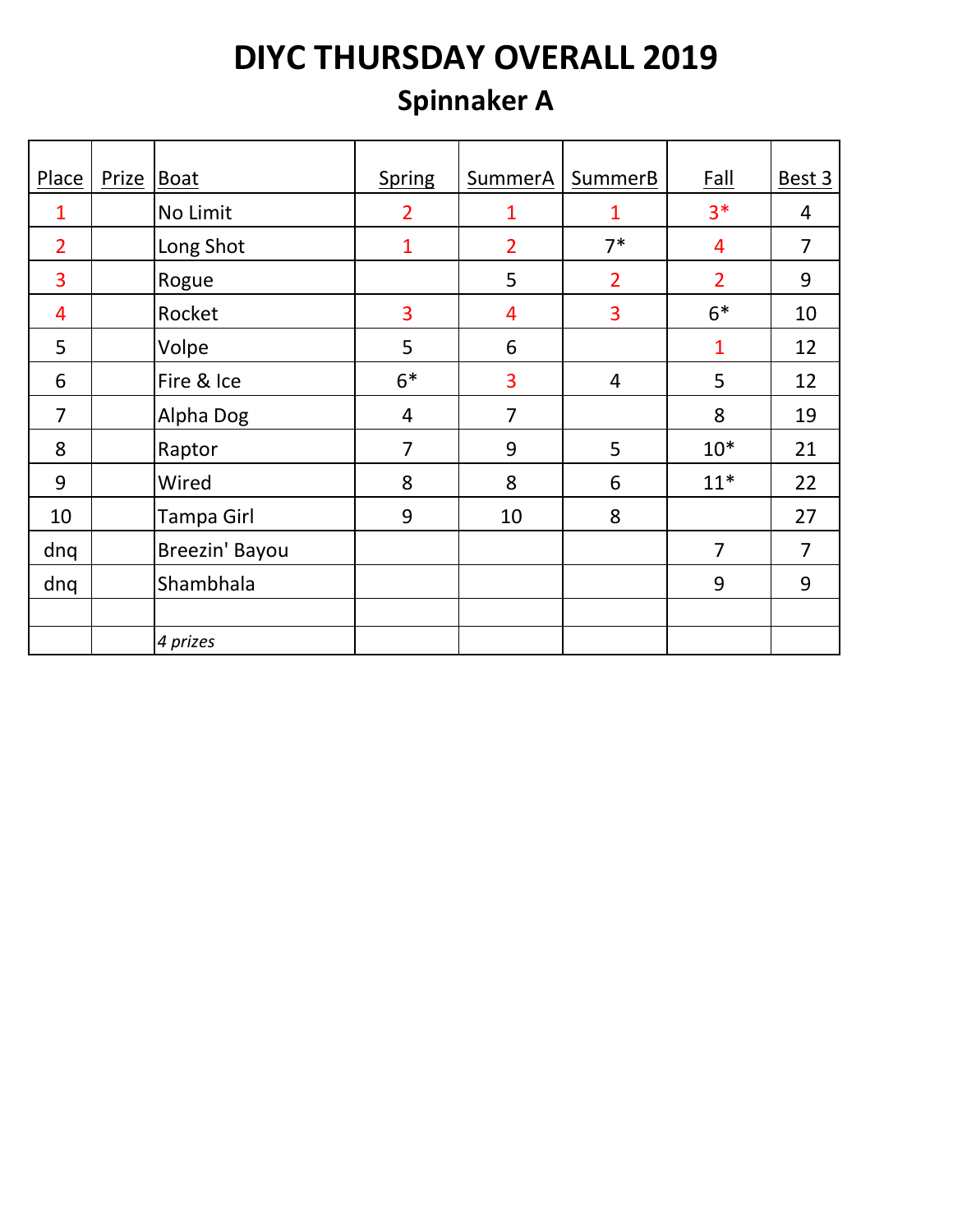## **Spinnaker B**

| Place          | Prize | Boat                  | Spring         | <b>SummerA</b> | <b>SummerB</b> | <b>Fall</b>    | Best 3         |
|----------------|-------|-----------------------|----------------|----------------|----------------|----------------|----------------|
| $\mathbf{1}$   |       | Tenacity              | $\mathbf{1}$   | $\mathbf{1}$   | 1              | $3*$           | 3              |
|                |       |                       |                |                |                |                |                |
| $\overline{2}$ |       | <b>Alliance B</b>     | $7*$           | 3              | $\overline{2}$ | $\mathbf{1}$   | 6              |
| 3              |       | Fawkes                | $4*$           | $\overline{2}$ | 3              | $\overline{2}$ | $\overline{7}$ |
| $\overline{4}$ |       | Privateer             | $\overline{2}$ | $\overline{4}$ | $10*$          | 5              | 11             |
| 5              |       | Junior                | $\overline{3}$ | $5*$           | 4              | $\overline{4}$ | 11             |
| 6              |       | Meltemi               |                | $\overline{7}$ | 6              | $\overline{7}$ | 20             |
| $\overline{7}$ |       | Volcano               | 9              | 8              | $11*$          | 6              | 23             |
| 8              |       | <b>Tigress</b>        | 6              | 9              |                | 8              | 23             |
| 10             |       | Dr. Bligh             | $10*$          | 10             | $\overline{7}$ | 9              | 26             |
| 11             |       | Therapy               | $13*$          | 11             | 8              | 10             | 29             |
| dnq            |       | Mojo                  | 5              |                | 5              |                | 10             |
| dnq            |       | <b>Fully Involved</b> |                | 6              | 9              |                | 15             |
| dnq            |       | Kraken                | 8              |                |                |                | 8              |
| dnq            |       | 88                    | 11             |                |                |                | 11             |
| dnq            |       | <b>Boat</b>           | 12             |                |                |                | 12             |
|                |       |                       |                |                |                |                |                |
|                |       | 4 prizes              |                |                |                |                |                |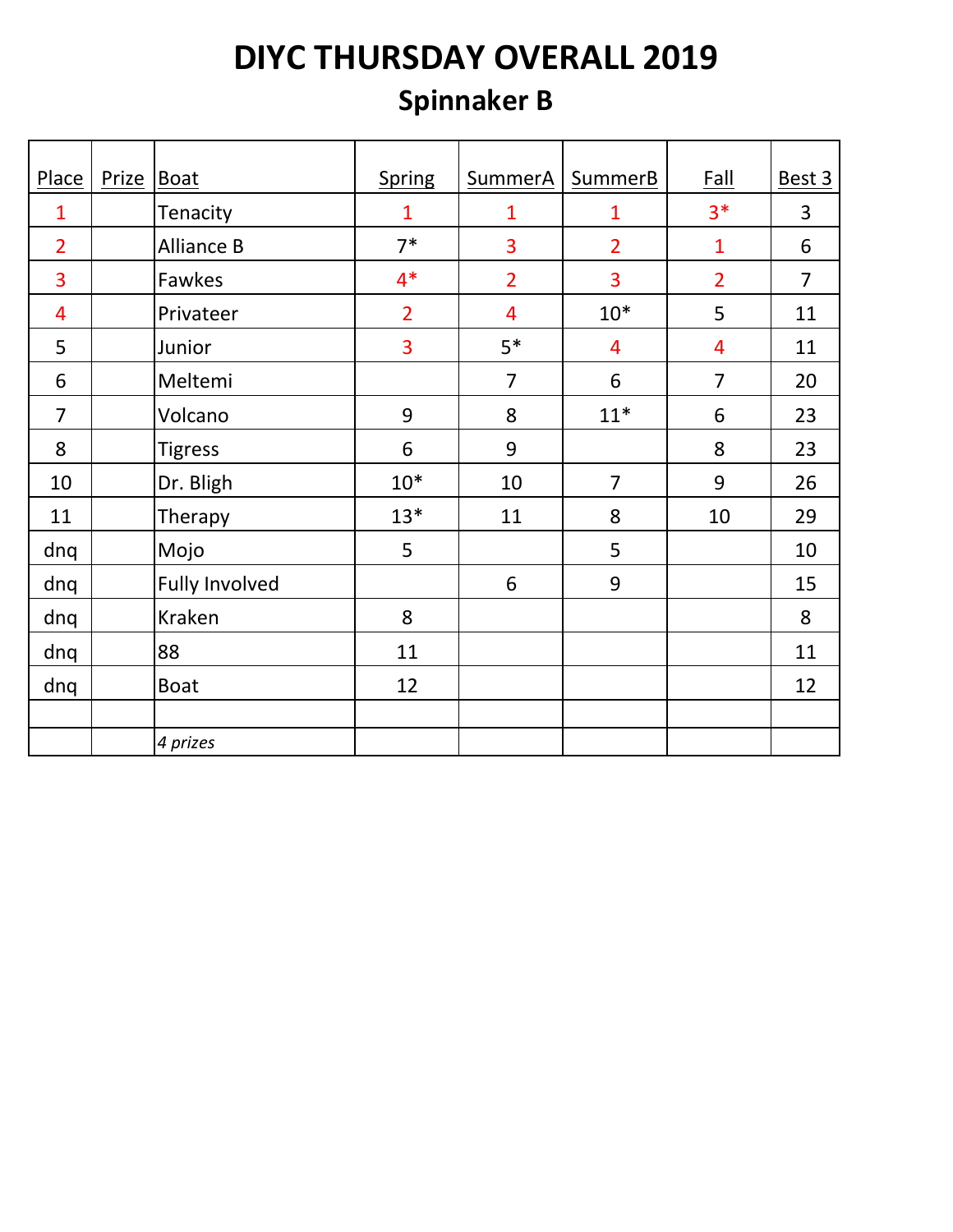#### **Racer-Cruiser**

| Place          | Prize   Boat |                         | <b>Spring</b>  | SummerA        | SummerB        | Fall           | Best 3 |
|----------------|--------------|-------------------------|----------------|----------------|----------------|----------------|--------|
|                |              | No Way Jose             | $3*$           | $\overline{2}$ | 3              | 1              | 6      |
| $\overline{2}$ |              | <b>Emotional Rescue</b> | 1              | 3              | $\overline{2}$ | $7*$           | 6      |
| 3              |              | Wing-It                 | $8*$           | $\overline{4}$ | 1              | $\overline{2}$ | 7      |
| 4              |              | Eagle's Wings           | 4              | $\mathbf{1}$   | $6*$           | $\overline{4}$ | 9      |
| 5              |              | <b>Sacred Cow</b>       | $\overline{2}$ |                | 5              | 5              | 12     |
| 6              |              | Revenge                 | 5              | 5              | 4              | $6*$           | 14     |
| 7              |              | Chamame                 | 6              | 6              | 7              | $10*$          | 19     |
| dnq            |              | <b>Blue Heron</b>       | 7              |                |                | 8              | 15     |
| dnq            |              | Liquid Time             |                |                | 8              | 3              | 11     |
| dnq            |              | Satori                  | 9              |                |                | 9              | 18     |
|                |              |                         |                |                |                |                |        |
|                |              | 3 prizes                |                |                |                |                |        |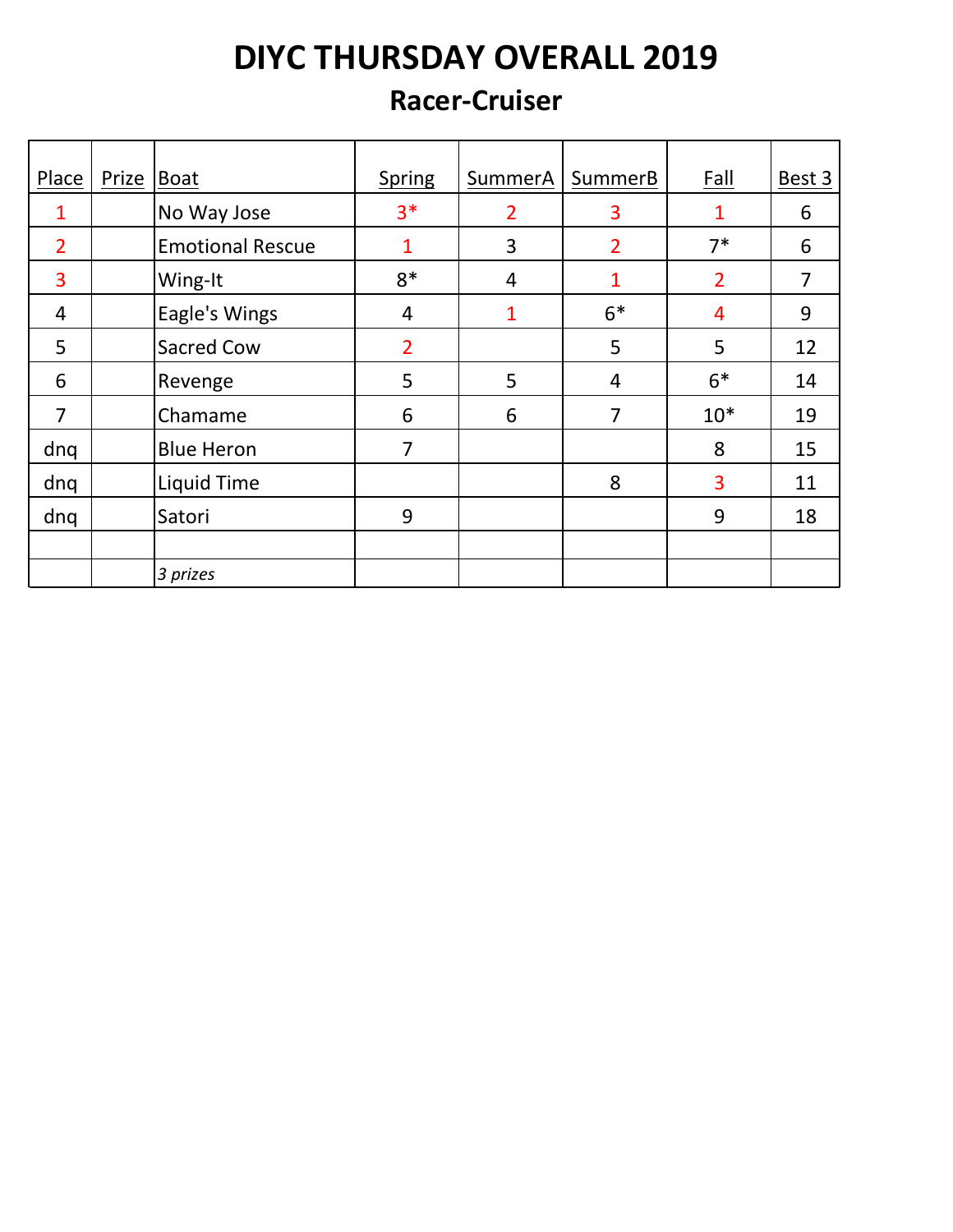### **Non-Spinnaker A**

| Place          | Prize | Boat              | <b>Spring</b>  | SummerA        | SummerB        | <b>Fall</b>    | Best 3 |
|----------------|-------|-------------------|----------------|----------------|----------------|----------------|--------|
| 1              |       | Volant II         | $1*$           | 1              | 1              | 1              | 3      |
| $\overline{2}$ |       | WT Flyer          | $\overline{2}$ | $\overline{2}$ | $4*$           | 3              | 7      |
| 3              |       | <b>First Wind</b> | 3              | $\overline{4}$ | 3              | $6*$           | 10     |
| 4              |       | Another Road      | $5*$           | 3              | 5              | $\overline{4}$ | 12     |
| dnq            |       | Karma             |                | 5              | 6              |                | 11     |
| dnq            |       | Long Gone         |                |                | $\overline{2}$ | $\overline{2}$ | 4      |
| dnq            |       | Sentimental/You   | $\overline{4}$ |                |                |                | 4      |
| dnq            |       | Wild Thing        | 6              |                |                | 5              | 11     |
| dnq            |       | Patronus          |                |                | 7              |                | 7      |
|                |       |                   |                |                |                |                |        |
|                |       | Only 1 prize      |                |                |                |                |        |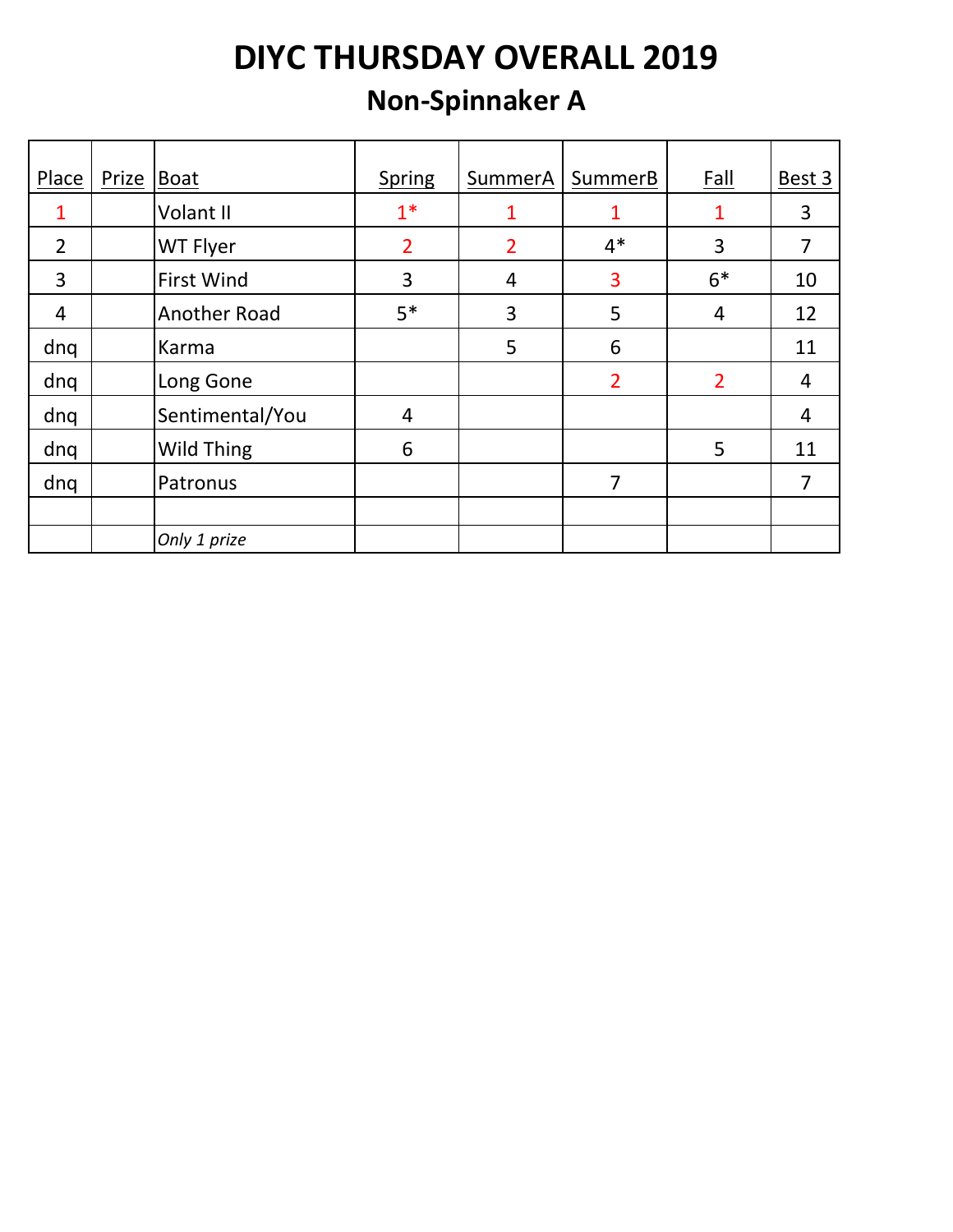### **Non-Spinnaker B**

| Place          | Prize | Boat         | Spring         | SummerA        | SummerB        | <b>Fall</b>    | Best 3 |
|----------------|-------|--------------|----------------|----------------|----------------|----------------|--------|
|                |       |              |                |                |                |                |        |
|                |       | Komus        | $\overline{2}$ | $3*$           | 1              |                | 4      |
| $\overline{2}$ |       | Mazel        | 1              | 1              | $3*$           | 3              | 5      |
| 3              |       | Lucky Tiger  | 3              |                | $\overline{2}$ | $\overline{2}$ | 7      |
| 4              |       | Wings        | $5*$           | $\overline{2}$ | 4              | 5              | 11     |
| dnq            |       | Starchaser   | $\overline{4}$ |                |                |                | 4      |
| dnq            |       | Seasearcher  |                |                | 5              | $\overline{4}$ | 9      |
| dnq            |       | Satisfaction | 6              |                |                |                | 6      |
| dnq            |       | Windarra     |                |                |                | 6              | 6      |
|                |       |              |                |                |                |                |        |
|                |       | Only 1 prize |                |                |                |                |        |